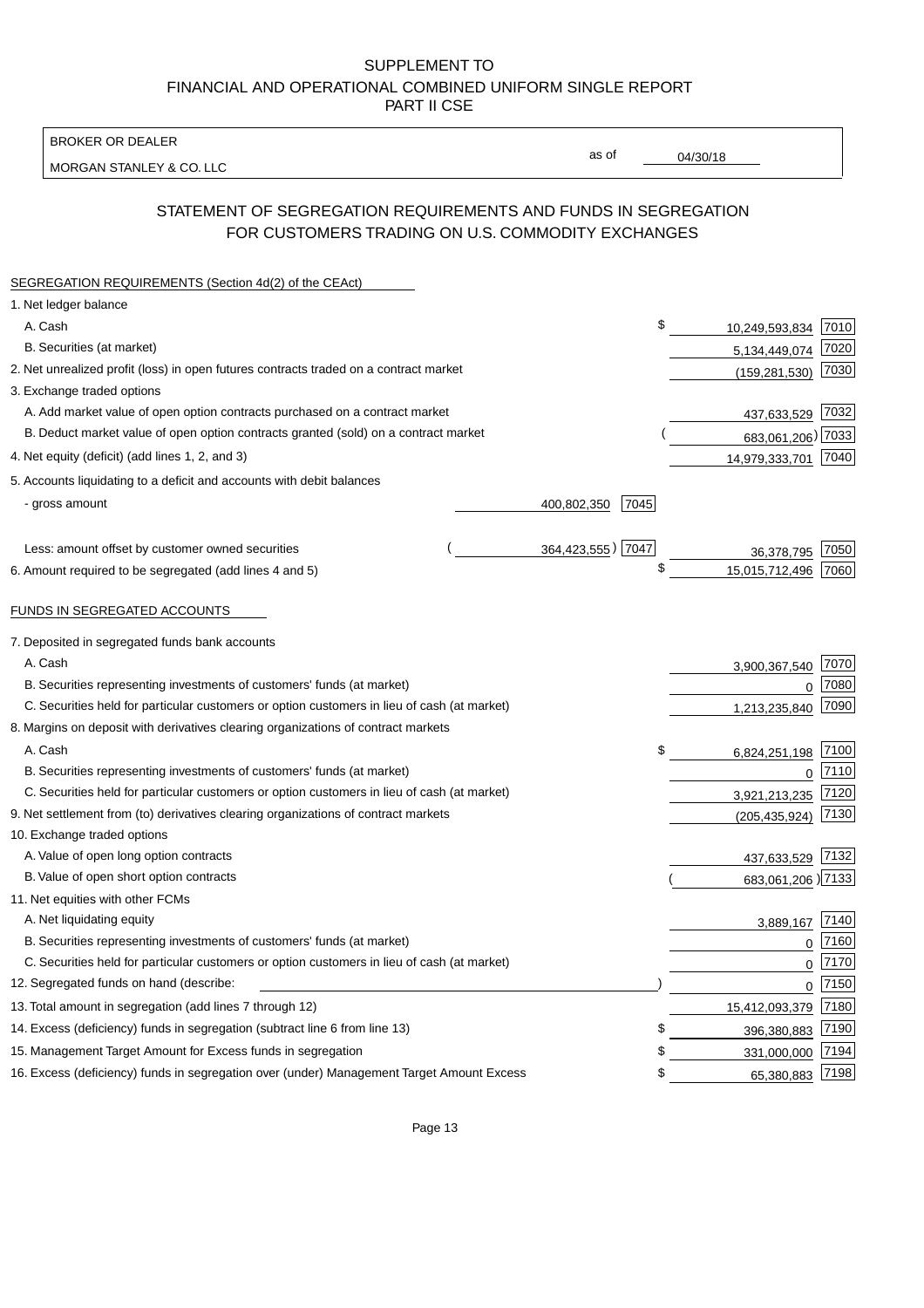| <b>BROKER OR DEALER</b>                                                              | as of                                  |          |                  |
|--------------------------------------------------------------------------------------|----------------------------------------|----------|------------------|
| MORGAN STANLEY & CO. LLC                                                             |                                        | 04/30/18 |                  |
| STATEMENT OF SEGREGATION REQUIREMENTS AND FUNDS IN SEGREGATION                       | FOR CUSTOMERS' DEALER OPTIONS ACCOUNTS |          |                  |
| 1. Amount required to be segregated in accordance<br>with Commission regulation 32.6 | \$                                     |          | 0<br>7200        |
| 2. Funds in segregated accounts                                                      |                                        |          |                  |
| A. Cash                                                                              | \$<br>7210<br><sup>0</sup>             |          |                  |
| B. Securities (at market)<br>C. Total                                                | $0$  7220                              |          | 7230<br>$\Omega$ |
| 3. Excess (deficiency) funds in segregation                                          |                                        |          |                  |
| (subtract line 2.C from line 1)                                                      |                                        |          | 0 7240           |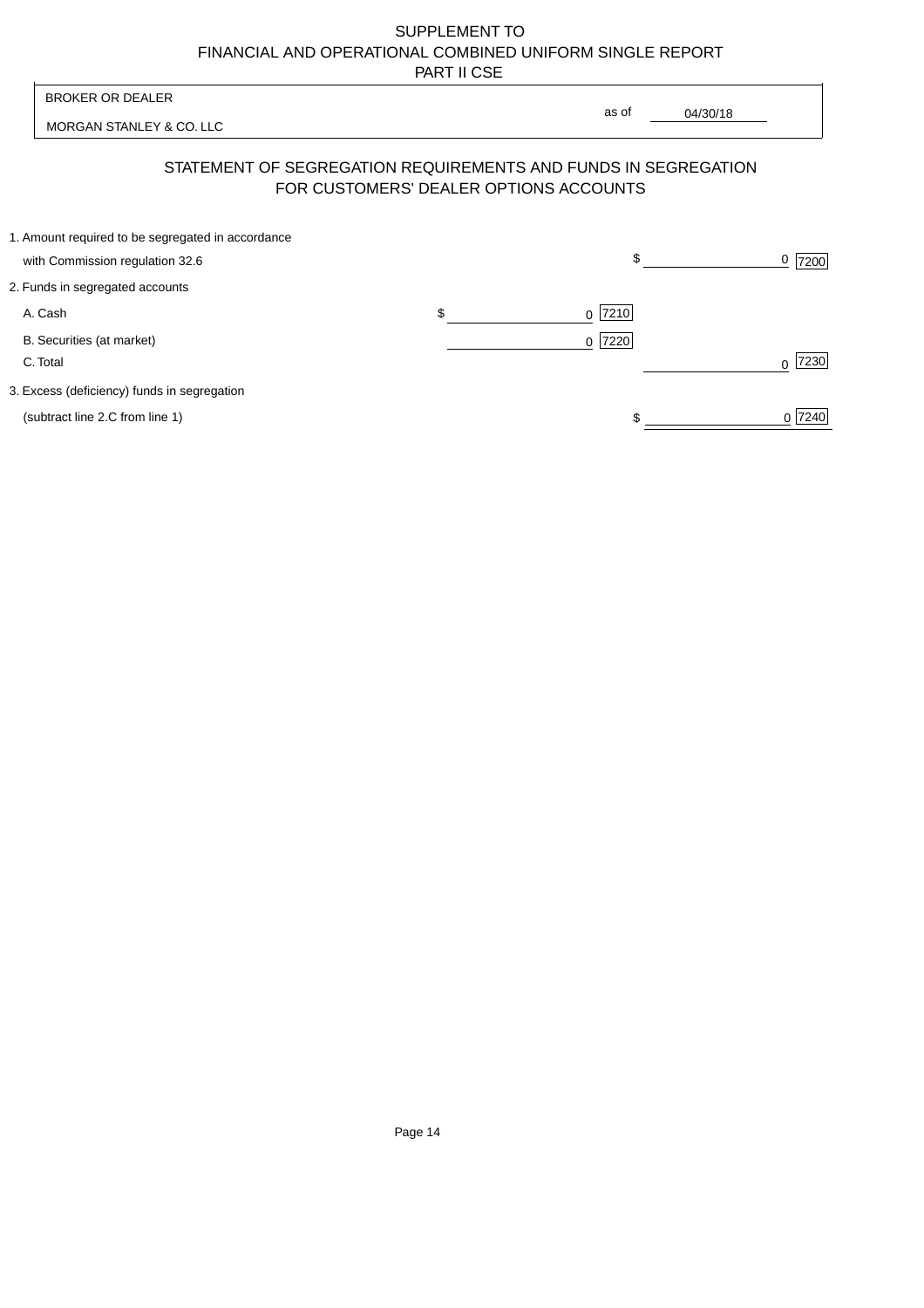PART II CSE

| BROKER OR DEALER         |       |          |
|--------------------------|-------|----------|
| MORGAN STANLEY & CO. LLC | as of | 04/30/18 |
|                          |       |          |

## STATEMENT OF SECURED AMOUNTS AND FUNDS HELD IN SEPARATE ACCOUNTS PURSUANT TO COMMISSION REGULATION 30.7

#### FOREIGN FUTURES AND FOREIGN OPTIONS SECURED AMOUNTS

| Amount required to be set aside pursuant to law, rule or regulation of a foreign government<br>or a rule of a self-regulatory organization authorized thereunder |  |                    | \$<br>0             | 7305 |
|------------------------------------------------------------------------------------------------------------------------------------------------------------------|--|--------------------|---------------------|------|
| 1. Net ledger balance - Foreign Futures and Foreign Option Trading - All Customers                                                                               |  |                    |                     |      |
| A. Cash                                                                                                                                                          |  |                    | \$<br>3,183,664,496 | 7315 |
| B. Securities (at market)                                                                                                                                        |  |                    | 2,116,360,532       | 7317 |
| 2. Net unrealized profit (loss) in open futures contracts traded on a foreign board of trade                                                                     |  |                    | 408,188,340         | 7325 |
| 3. Exchange traded options                                                                                                                                       |  |                    |                     |      |
| A. Market value of open option contracts purchased on a foreign board of trade                                                                                   |  |                    | 26,596,179          | 7335 |
| B. Market value of open contracts granted (sold) on a foreign board of trade                                                                                     |  |                    | (27, 225, 805)      | 7337 |
| 4. Net equity (deficit) (add lines 1.2. and 3.)                                                                                                                  |  |                    | \$<br>5,707,583,742 | 7345 |
| 5. Accounts liquidating to a deficit and accounts with                                                                                                           |  |                    |                     |      |
| debit balances - gross amount                                                                                                                                    |  | 7351<br>36,641,650 |                     |      |
| Less: amount offset by customer owned securities                                                                                                                 |  | 35,824,199) 7352   | 817,451             | 7354 |
| 6. Amount required to be set aside as the secured amount - Net Liquidating Equity Method (add lines 4 and 5)                                                     |  |                    | \$<br>5,708,401,193 | 7355 |
| 7. Greater of amount required to be set aside pursuant to foreign jurisdiction (above) or line 6.                                                                |  |                    | \$<br>5,708,401,193 | 7360 |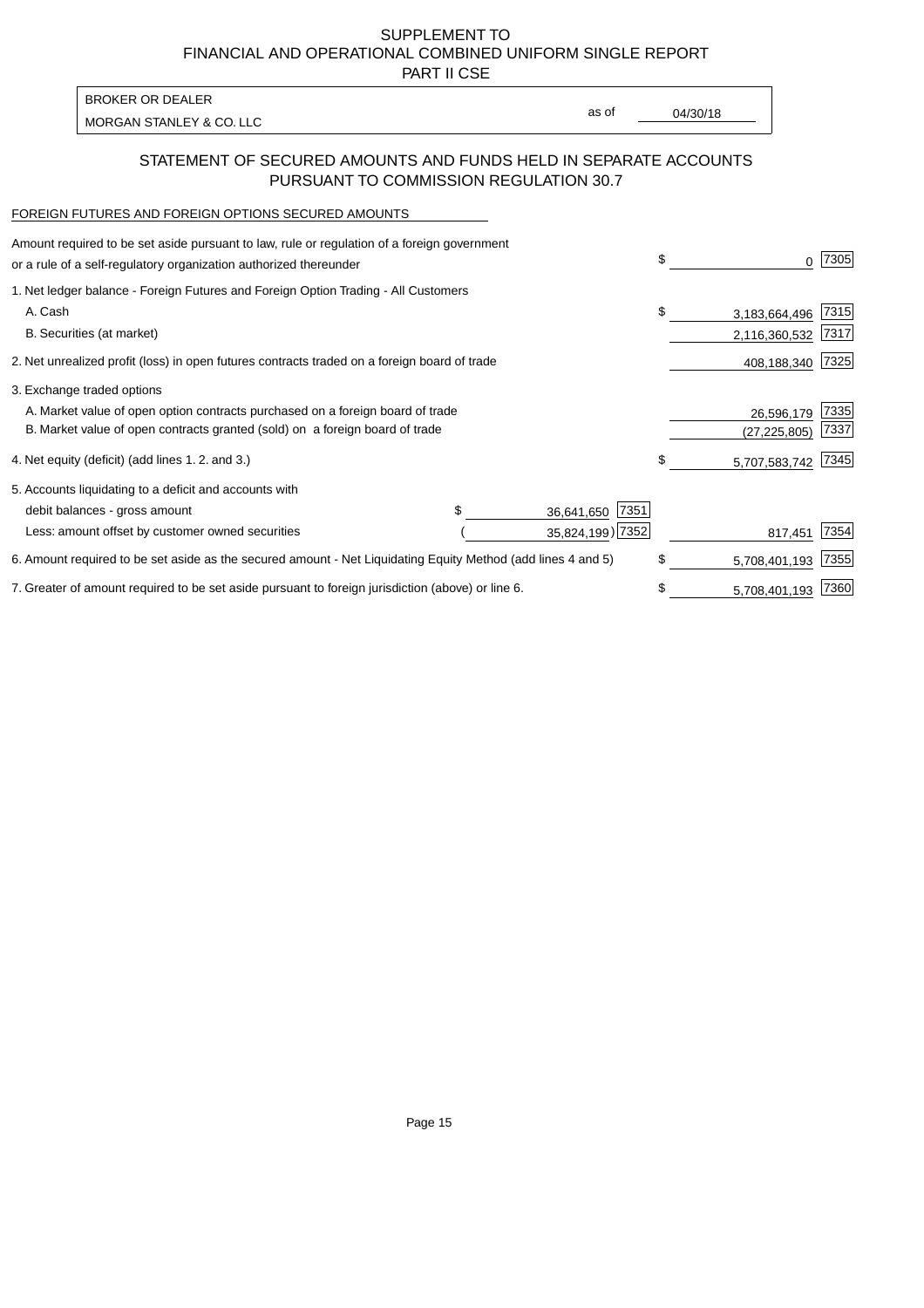BROKER OR DEALER

MORGAN STANLEY & CO. LLC

04/30/18 as of

# STATEMENT OF SECURED AMOUNTS AND FUNDS HELD IN SEPARATE ACCOUNTS PURSUANT TO COMMISSION REGULATION 30.7

### FUNDS DEPOSITED IN SEPARATE REGULATION 30.7 ACCOUNTS

| 1. Cash in banks                                                                       |                                      |             |                    |
|----------------------------------------------------------------------------------------|--------------------------------------|-------------|--------------------|
| A. Banks located in the United States                                                  | \$<br>252,515,828 7500               |             |                    |
| B. Other banks qualified under Regulation 30.7                                         |                                      |             |                    |
| 7510<br>Name(s):<br>0                                                                  | 864,652,918 7520 \$                  |             | 1,117,168,746 7530 |
| 2. Securities                                                                          |                                      |             |                    |
| A. In safekeeping with banks located in the United States                              | \$<br>361,718,287 7540               |             |                    |
| B. In safekeeping with other banks qualified under Regulation 30.7                     |                                      |             |                    |
| 7550<br>Name(s):<br>0                                                                  |                                      | $0$  7560   | 361,718,287 7570   |
| 3. Equities with registered futures commission merchants                               |                                      |             |                    |
| A. Cash                                                                                | \$<br>5,348,113 7580                 |             |                    |
| <b>B.</b> Securities                                                                   | 0                                    | 7590        |                    |
| C. Unrealized gain (loss) on open futures contracts                                    | 560,944                              | 7600        |                    |
| D. Value of long option contracts                                                      |                                      | $0$ 7610    |                    |
| E. Value of short option contracts                                                     |                                      | $0$ ) 7615  | 5,909,057 7620     |
| 4. Amounts held by clearing organizations of foreign boards of trade                   |                                      |             |                    |
| <u> 1980 - Johann Barn, mars an t-Amerikaansk kommunister (</u><br>7630<br>Name(s):    |                                      |             |                    |
| A. Cash                                                                                | \$                                   | 0 7640      |                    |
| <b>B.</b> Securities                                                                   |                                      | $0$ 7650    |                    |
| C. Amount due to (from) clearing organizations - daily variation                       |                                      | $0$ 7660    |                    |
| D. Value of long option contracts                                                      |                                      | $0$ 7670    |                    |
| E. Value of short option contracts                                                     |                                      | $_0$ ) 7675 | $0^{7680}$         |
| 5. Amounts held by members of foreign boards of trade                                  |                                      |             |                    |
| 7690<br>Name(s):<br>0                                                                  |                                      |             |                    |
| A. Cash                                                                                | \$<br>2,251,180,487 7700             |             |                    |
| <b>B.</b> Securities                                                                   | 1,754,642,245 7710                   |             |                    |
| C. Unrealized gain (loss) on open futures contracts                                    | 407,612,601 7720                     |             |                    |
| D. Value of long option contracts                                                      | 26,596,179 7730                      |             |                    |
| E. Value of short option contracts                                                     | $(27, 225, 805)$ <sup>)</sup> [7735] |             | 4,412,805,707 7740 |
| 6. Amounts with other depositories designated by a foreign board of trade              |                                      |             |                    |
| 7750<br>Name(s):<br>0                                                                  |                                      |             | 0 7760             |
| 7. Segregated funds on hand (describe: _                                               |                                      |             | 0 7765             |
| 8. Total funds in separate section 30.7 accounts                                       |                                      | ¢           | 5,897,601,797 7770 |
| 9. Excess (deficiency) set Aside Funds for Secured Amount (subtract Line 7 Secured     |                                      |             |                    |
| Statement page 15 from Line 8)                                                         |                                      | \$          | 189,200,604 7380   |
| 10. Management Target Amount for Excess funds in separate section 30.7 accounts        |                                      | \$          | 140,000,000 7780   |
| 11. Excess (deficiency) funds in separate 30.7 accounts over (under) Management Target |                                      | \$          | 49,200,604 7785    |